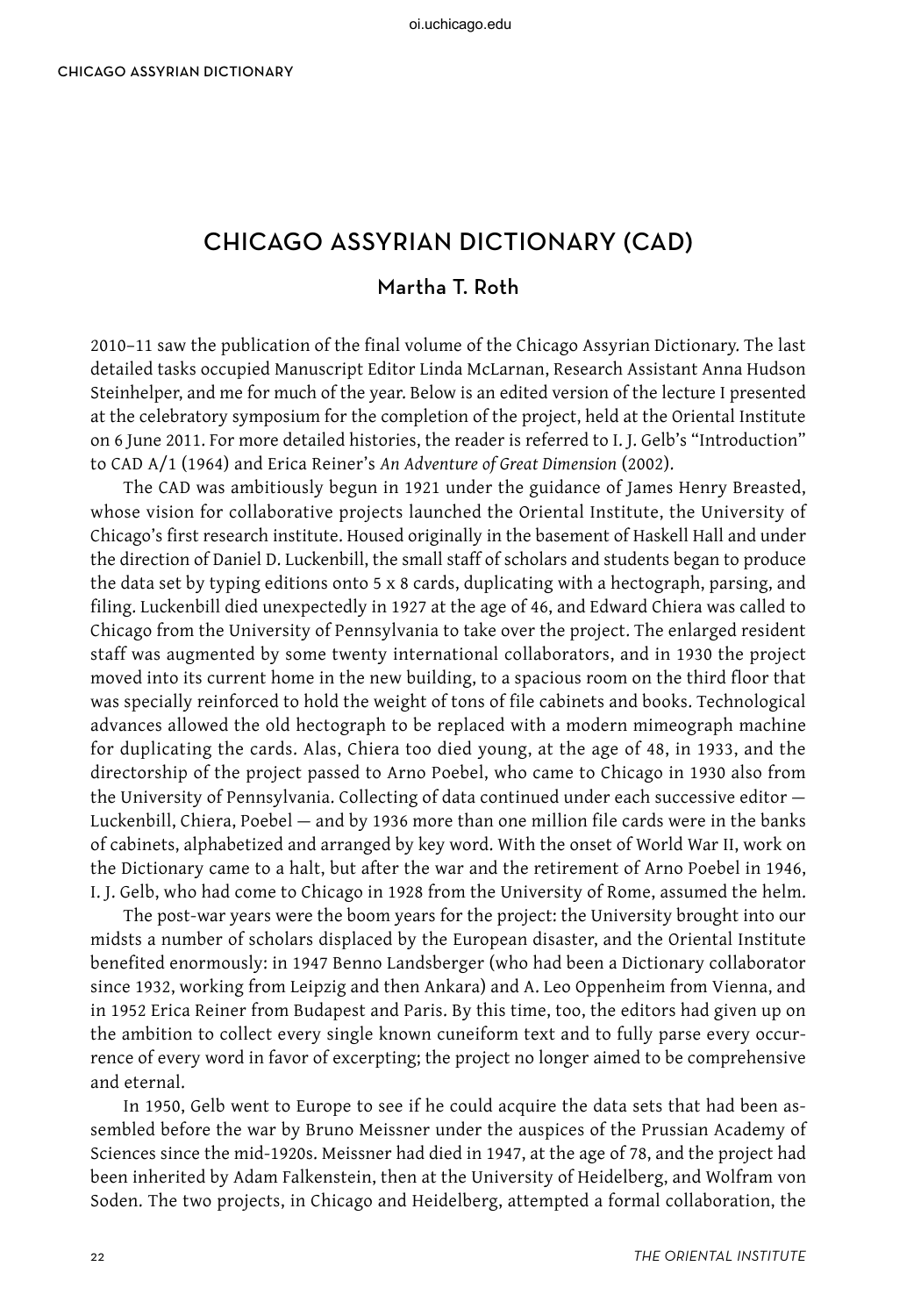details of which were recorded in a document called "The Marburg Agreement" and formally ratified by the Union Académique Internationale in 1951. Alas, the projects and personalities could not be united and any formal collaboration quickly broke down, although informal contact and exchange of information continued until the completion of the German project, under the direction and almost the sole authorship of Wolfram von Soden, as a three-volume compendium, published in fascicles from 1965 to 1981.

Back in Chicago, the senior members of the faculty, Gelb, Jacobsen, Landsberger, and Oppenheim, jostled for dominance. The differences were, at this time, mainly theoretical and methodological: Gelb advocated for a highly rigid linguistic analysis and descriptive presentation, with each entry organized by grammatical categories; Landsberger insisted on a highly "semantic" approach. Oppenheim wrote in his comments to the differing proposals, "It is rather obvious that both these 'systems' reflect the individual psychological make-up of their originators; Landsberger prefers the dogmatic approach that is an adequate expression of his scholarly standing and temper, while Gelb wishes to follow the 'objectivity' of the American linguistic school" (quoted in Reiner 2002: 24). As Reiner wrote later in her history of the project, "It is quite clear that for Landsberger and Oppenheim the elucidation of the word's *meaning* was of primary importance, whereas for Gelb the orderly presentation of the evidence was crucial" (ibid., 25).

The internal strife and personality conflicts occupied the energies of the Director of the Oriental Institute, Carl Kraeling, as well as the offices of the Dean, Provost, and President. Finally, Gelb resigned at the end of 1954 and never again participated in the production of the Dictionary. As he wrote of himself in the third person a decade later in 1964: "Gelb went on leave of absence for one year, which was prolonged indefinitely due to his inability or unwillingness to adjust to the new spirit prevailing in the Dictionary" (CAD  $A/1$ , p. xix).

Oppenheim now took the helm in 1955 and proceeded to do what no one else had been willing to do for the preceding thirty-five years: produce a volume of the Dictionary. The first volume, devoted to the words beginning with the letter H, was sent to press in October 1955 and the second, G, to press in July 1956, appearing in print within a few months of each other in 1956 and 1957. The two volumes were largely the work of Oppenheim and the junior members of the team Reiner, Hallock, and Rowton, and came in for much — and much deserved harsh criticism from scholars throughout the world and especially in Chicago. As one might imagine from the speed with which the volumes were actually written, edited, and published — what Benno Landsberger famously called "insane haste" — the process of citation checking suffered. The subsequent finger-pointing devolved into a raging and vicious feud between Thorkild Jacobsen and Leo Oppenheim, and centered on the publication of the third volume, E. The details of the feud that irreparably severed personal and professional ties has been recounted in Reiner's history of the project, *An Adventure of Great Dimension*. Volume E included several words key to Jacobsen's evolving positions on Mesopotamian religion (such as the words *ēnu* and *ēntu*, "priest" and "priestess," and *erṣetu*, "earth" and "nether world"), and the volume was sent to press in August 1957 without Jacobsen's input. Jacobsen prepared a long and detailed list of what he called "errors" in the volume and presented them to the voting members of the Oriental Institute along with an accusation directed at the Director of the Institute, Carl Kraeling, a biblical scholar, for dereliction of duty and an "inability to maintain the scholarly standards of the Institute." In an eleven-page defense of his directorship, Kraeling perforce defended the Dictionary and Oppenheim, without fully smoothing over the antagonisms, however. By 1959, when Oppenheim was offered a position at Johns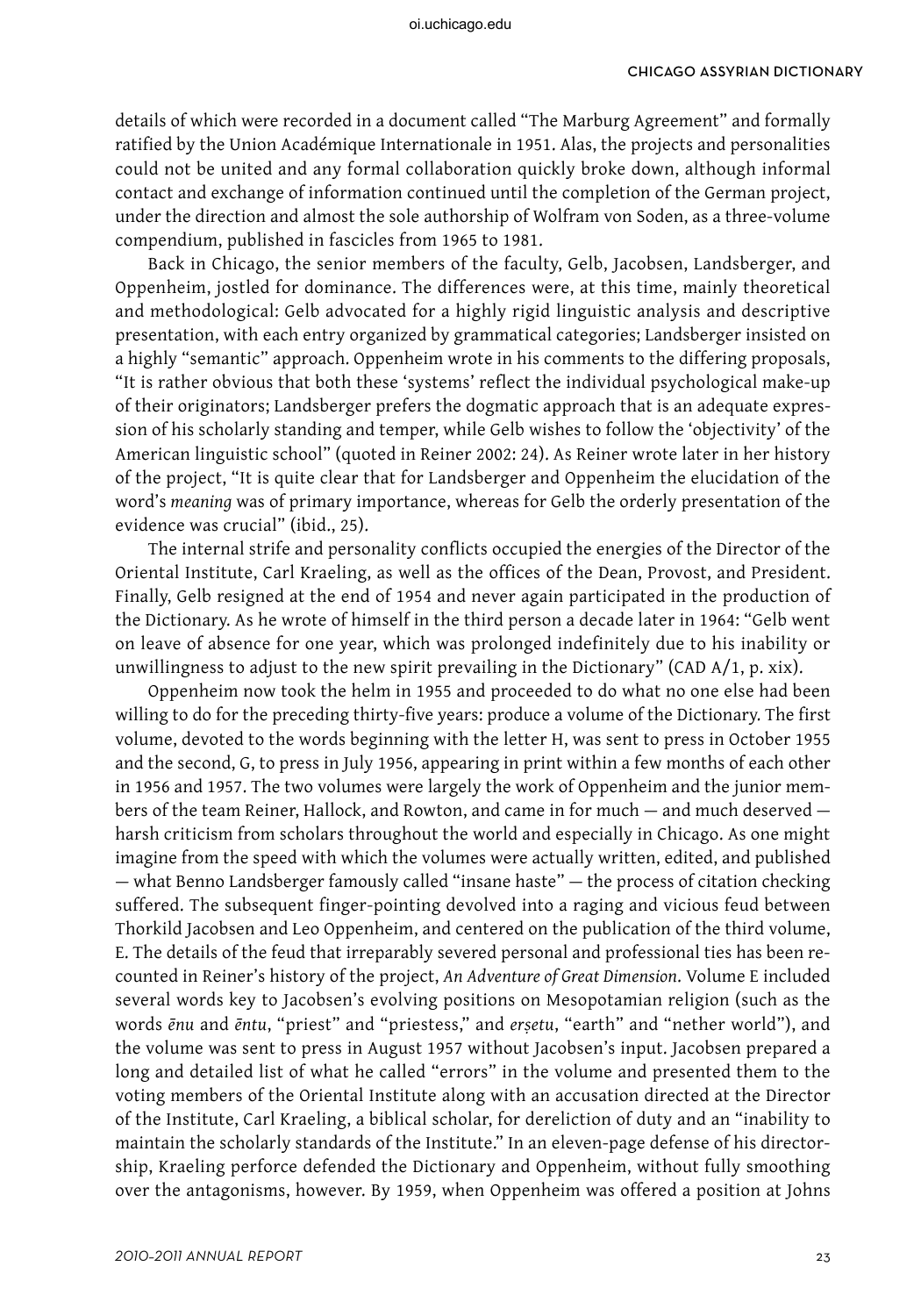Hopkins and Reiner a position at Harvard, the two were tempted to leave and abandon the Dictionary. The University succeeded in retaining them, but, alas, with the consequence of further alienating Jacobsen, who resigned from the editorial board of the Dictionary. Once again, in 1960, Jacobsen prepared a detailed list of errors in the fifth volume, I/J. The director of the Institute then was the Egyptologist John Wilson, and he turned to Benno Landsberger to try to intercede, but to no avail. In 1962, Reiner again received an offer from Harvard. Edward Levi, then president of the University, in trying to retain her, downplayed the offer by telling Erica that "Everybody gets an invitation to Harvard." When she added that it was her second offer, he replied "Everybody who is somebody gets two invitations to Harvard."

With the strong support of the University administration and the appointment of Robert McCormack Adams to the directorship of the Oriental Institute, Reiner turned down the Harvard offer. Jacobsen promptly had the offer extended to himself and left Chicago in 1962.

The project was at that point forty years old, which calls to mind a first-millennium learned compendium from Sultantepe (STT 400) that outlines the following "ages of man":

40, the prime of life 50, a short life 60, maturity 70, a long life 80, old age 90, extreme old age

The Dictionary was thus in the "prime of life" at 40: robust, vigorous, active. Indeed it is at this time that three of the current members of the team first came to Chicago: Bob Biggs, Tony Brinkman, and Miguel Civil all began their affiliations with the Dictionary in 1963. Thus began what Erica Reiner later called "a dozen years of peace and progress," when the team worked and completed the volumes Z, Ṣ, A, B, K, and L. In 1970 Herman Hunger arrived in Chicago. By 1972, when Leo Oppenheim retired and left the Dictionary in the hands of Biggs, Brinkman, Civil, Hunger, and Reiner, eleven volumes had seen publication.

Oppenheim's unexpected death in 1974 was traumatic for Reiner and for the project. She wrote later: "Oppenheim's death occasioned a profound change in the life of the project as well as in my own relation to it. Gone was the reassurance.... No other senior Assyriologist was on hand to turn to when I needed advice. The attitudes of the members of the CAD staff were varied: Some, possibly resenting that a woman was in charge, offered [help] but their initiative soon petered out. At this juncture the importance of the contributions of Miguel Civil, not only in the field of Sumerian ... became evident. ... His expertise assured the quality of the Dictionary ... after Oppenheim's death" (2002: 69).

After a somewhat shaky start as editor-in-charge, Erica Reiner became a fierce and formidable advocate and defender of the project. Under her leadership, the National Endowment for the Humanities (NEH) began its invaluable support of the project. The NEH funded the Dictionary from 1975 through 2003. During this time of ample funding support, the project brought in dozens of junior and senior colleagues from institutions throughout the world. Among them were several who became more than transient visitors. I myself came to Chicago in 1979 on the NEH grant, a brand-new PhD from the University of Pennsylvania with experience on the Sumerian Dictionary project there. By now the Dictionary was sixty years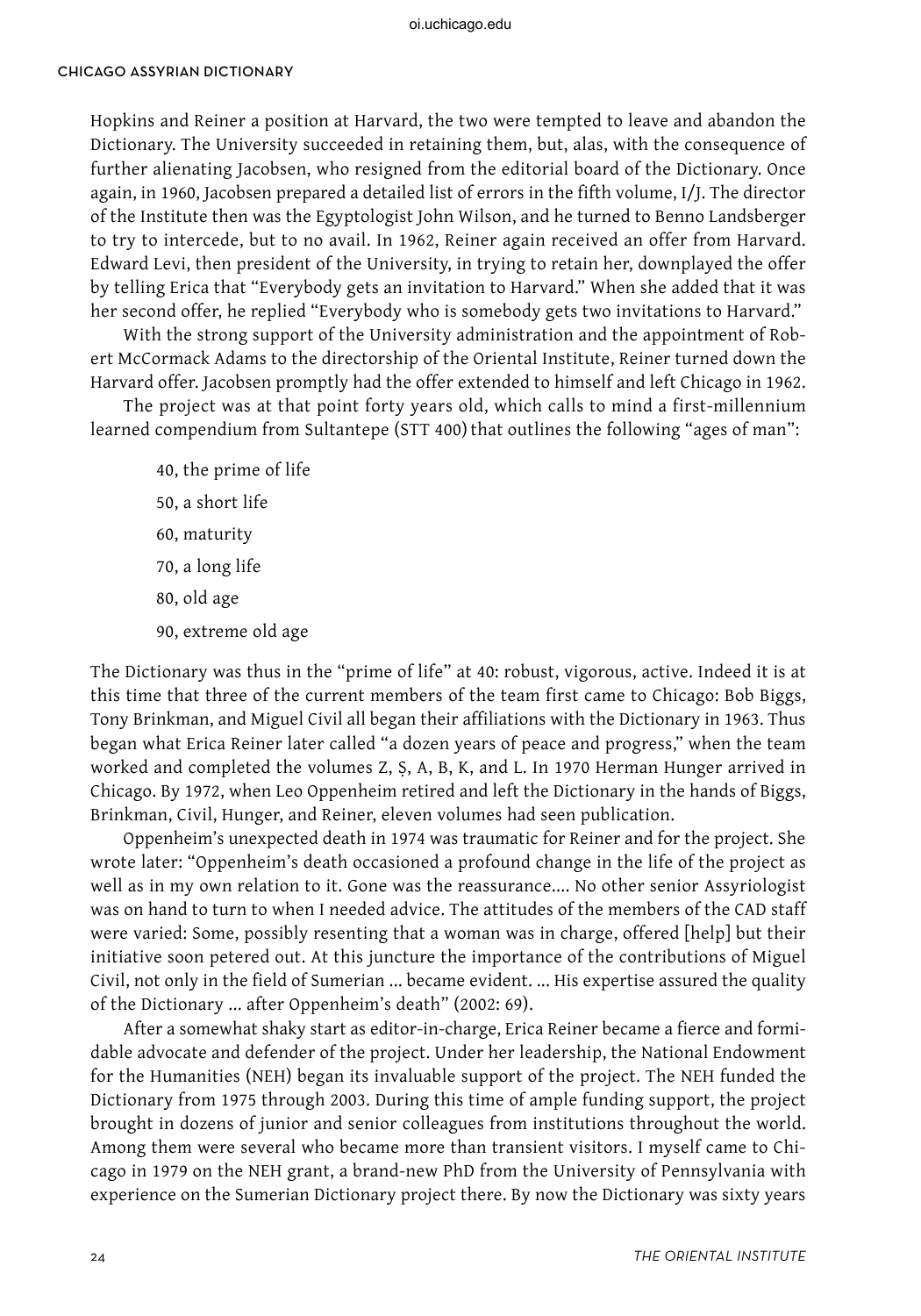old — maturity — and Erica Reiner and Miguel Civil warned me that there was no long-term future here, that the project would be completed shortly.

The Assyrian Dictionary was by then, in its maturity, a well-established, highly respected, and indeed indispensible project. Today's students simply cannot imagine learning Akkadian without the tools. I vividly remember as a graduate student eagerly awaiting the publication of the M volume. We anticipated the appearance of each new volume with a true hunger for the insights and wisdom of the Chicago Assyrian Dictionary team.

Although the people and operations of the Dictionary were not always smooth, the project never again experienced the turmoil and uncertainty of those years in the 1950s. Under Oppenheim's editorship, eleven volumes had been published, and under Erica Reiner's editorial eye and hand  $-$  trained by Oppenheim  $-$  five more volumes were published (M, N, Q, S, and Š) and one was in press (T). When Reiner retired in 1996 and I assumed the reins similarly excrutiatingly trained by Reiner — she continued to come to the office every day to work on the Dictionary and to look over my shoulder. It wasn't always easy or comfortable for me or any of us. We all, the in-house collaborators and editorial board — Bob Biggs, Tony Brinkman, Miguel Civil, Walter Farber, and Matt Stolper — had begun to move on to other projects, other intellectual pursuits. The Dictionary in 1996 when I assumed responsibility for the project, was, at seventy-five, in the terms of that Babylonian compendium, in the time of "long life" and "old age." It was, in other words, getting tired. It was time to move from a stance of keeping the project alive to one in which it would actually be finished.

One of my first tasks as editor-in-charge in 1996 was to retrieve the manuscript of the T volume from the publisher J. J. Augustin, based in Glückstadt, Germany, with its American office in Locust Valley, New York. Augustin was a distinguished publisher of some of the finest-quality technical humanistic books in the world, and had been the skilled compositor of every volume to date, first in "hot type" (molten lead cast into letters and lines of type) and then in "cold type" (typeset by computers and pasted up into pages). But the firm had run into financial difficulties and was holding up publication of the T manuscript, which we had sent to them in 1991. With the help of the University's legal office we succeeded in having the only marked-up copy returned to Chicago and sent then to Eisenbraun's for composition in 2000. Eisenbraun's became the compositor for every subsequent volume, and has been an outstanding partner.

The story is now drawing to an undramatic close. When I took over as editor-in-charge, the remaining volumes had all at least been started, to varying degrees. One by one, they have seen publication: R in 1999, P in 2005, T (belatedly) and T both in 2006. As each cleared the "pipeline," the project came closer to completion. Over the last years, our attention was focused exclusively on completing the very last volume, U/W, which went to press in 2007 and finally appeared this winter, in 2010/11.

The ninety-year chain of editorial direction — Daniel Luckenbill, Edward Chiera, Arno Poebel, I. J. Gelb, A. Leo Oppenheim, Erica Reiner, Martha T. Roth — was unbroken. The project has engaged eighty-nine scholars over its ninety-year history, some coming to Chicago for short sojourns before going off to teach and research in universities and museums all over the globe. The final U/W volume alone involved some twenty colleagues at all stages, scholars who are now teaching in Madrid, Vienna, New York, Helsinki, Leiden, Brigham Young, Loyola, Johns Hopkins, and Cornell — taking their Chicago experiences and lessons and passing them on to yet future generations of scholars.